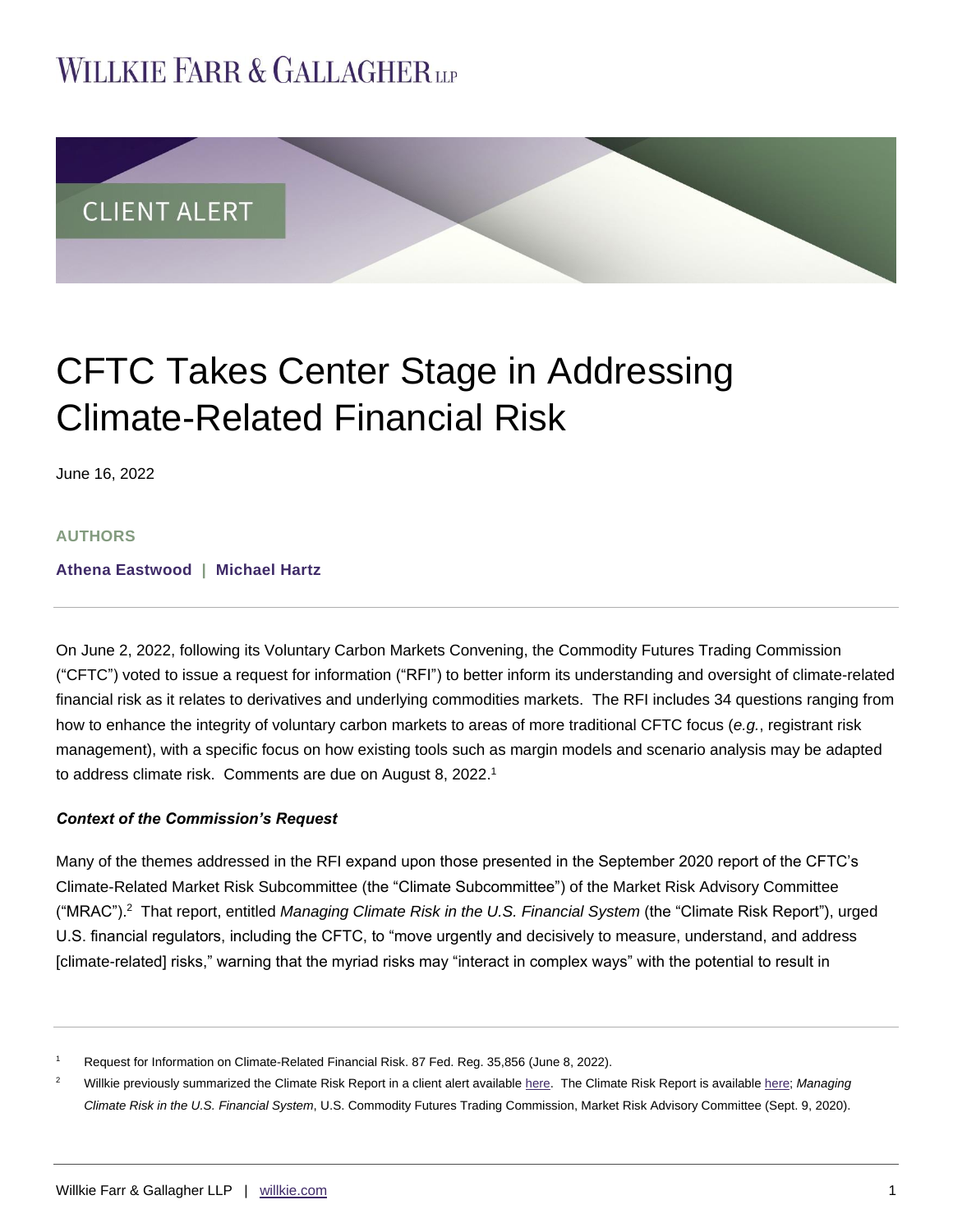## **CFTC Takes Center Stage in Addressing Climate-Related Financial Risk**

"systemic shocks."<sup>3</sup> The sponsor of the Climate Subcommittee, Commissioner Rostin Behnam, now serves as the CFTC Chairman, further underscoring the agency's focus on climate-related issues.

The RFI responds to several of the recommendations set forth in the Climate Risk Report. For example:

- The Climate Risk Report encouraged regulators to incorporate climate-related risks into their mandates, including leveraging existing monitoring and oversight functions.<sup>4</sup> The RFI poses a number of questions regarding how the CFTC might use its existing oversight authority with respect to registered entity risk management requirements to address climate risk. 5
- The Climate Risk Report urged regulators to support development of innovative climate risk tools and financial products, a recommendation that the CFTC first addressed in 2021 through the formation of its Climate Risk Unit and emphasizes again in the RFI through a series of questions ranging from the role that technology may play in new product development to the effectiveness of climate-related derivatives as hedges of climate risk.<sup>6</sup>
- The Climate Risk Report warned about the potential negative impact of "greenwashing" (*i.e.*, unverified claims made about a product's environmental attributes) on carbon markets, a concern the CFTC also addresses in the RFI through a series of questions regarding what role the Commission might play to combat fraud and foster transparency and liquidity in the voluntary carbon markets.<sup>7</sup>

#### *Purpose of the Commission's Request*

The CFTC has stated that it intends to use the information provided by market participants to "promote responsible innovation, ensure the financial integrity of all transactions subject to the Commodity Exchange Act, and avoid systemic risk."<sup>8</sup> Moreover, the CFTC has indicated its willingness to issue guidance reinterpreting existing regulations in a manner

<sup>3</sup> Climate Risk Report at ii, 22.

<sup>4</sup> Climate Risk Report at 49.

<sup>5</sup> RFI at 34,858–59.

<sup>6</sup> Climate Risk Report at 116; RFI at 34,859. The Climate Risk Unit ("CRU") is a cross-divisional unit established in March 2021 with the mission of assessing the role of derivatives in "understanding, pricing, and addressing climate-related risk." U.S. Commodity Futures Trading Commission. CFTC Acting Chairman Behnam Establishes New Climate Risk Unit (Mar. 17, 2021), available [here.](https://www.cftc.gov/PressRoom/PressReleases/8368-21)

Climate Risk Report at 106, 107; RFI at 34,860.

<sup>8</sup> RFI at 34,856.